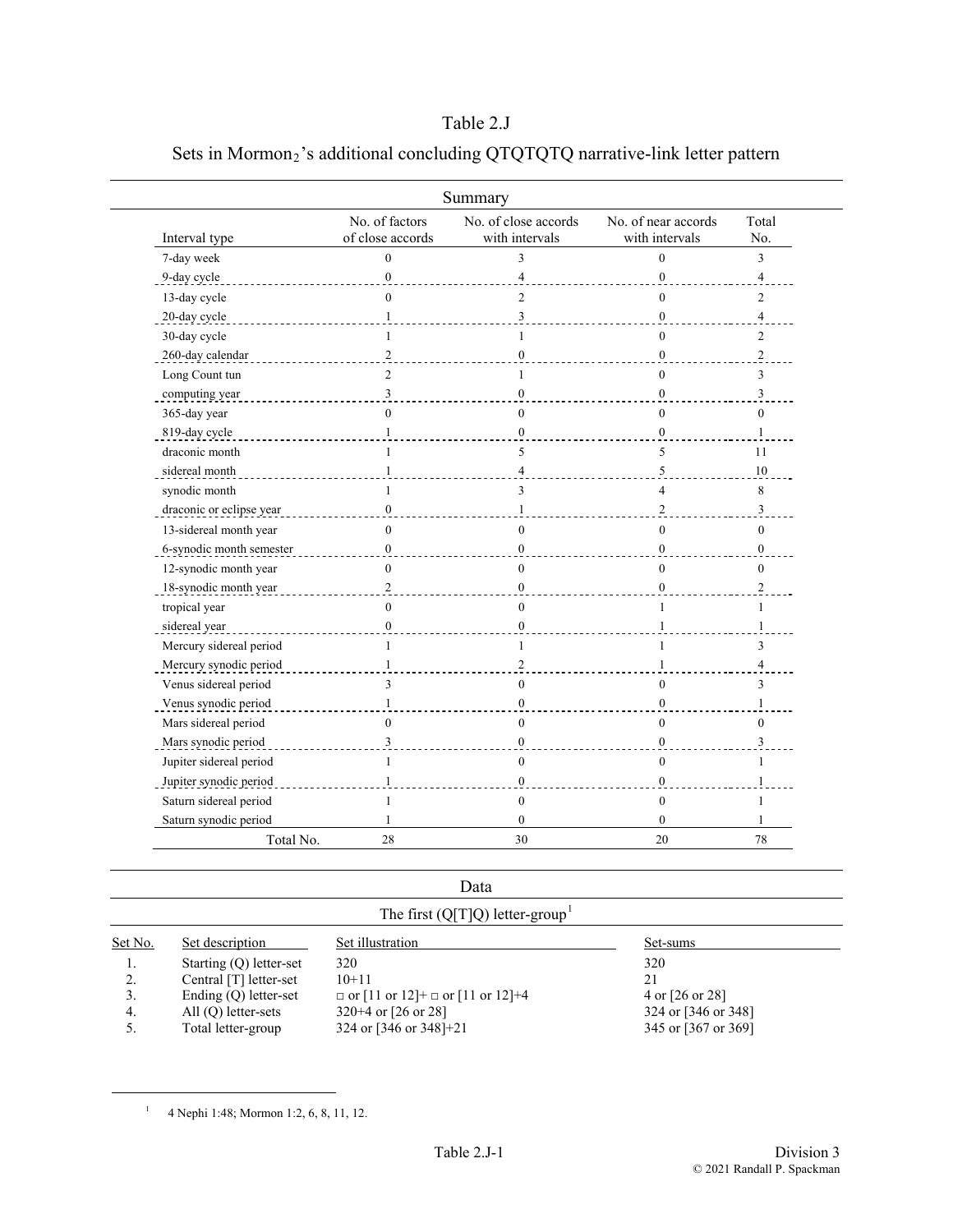| Set No. | Set-context          | Near or close accord                                                                                                                                                                                                                                                                                                                                                                                                                                                                                                                                                                                                                                                                                                                                                                                                                                                                                                                                                                                                                                                                                      |  |  |  |
|---------|----------------------|-----------------------------------------------------------------------------------------------------------------------------------------------------------------------------------------------------------------------------------------------------------------------------------------------------------------------------------------------------------------------------------------------------------------------------------------------------------------------------------------------------------------------------------------------------------------------------------------------------------------------------------------------------------------------------------------------------------------------------------------------------------------------------------------------------------------------------------------------------------------------------------------------------------------------------------------------------------------------------------------------------------------------------------------------------------------------------------------------------------|--|--|--|
| 1.      | 320 days             | a close accord with the length of 16 20-day cycles                                                                                                                                                                                                                                                                                                                                                                                                                                                                                                                                                                                                                                                                                                                                                                                                                                                                                                                                                                                                                                                        |  |  |  |
| 2.      | 21 days              | a close accord with the length of 3 7-day weeks<br>1/39th of a close accord with 1819-day cycle<br>1/18th of a close accord with 1 mean synodic period of Saturn (about 378.0921 days)<br>1/19th of a close accord with 1 mean synodic period of Jupiter (about 398.8842 days)                                                                                                                                                                                                                                                                                                                                                                                                                                                                                                                                                                                                                                                                                                                                                                                                                            |  |  |  |
| 3.      | 4 days               | 1/5th of a close accord with 1 20-day cycle<br>1/7th of a close accord with 1 mean draconic month (about 27.2122 days)<br>1/7th of a close accord with 1 mean sidereal month (about 27.3217 days)<br>1/65th of a close accord with 1 260-day calendar<br>1/90th of a close accord with 1 Long Count tun (360 days)<br>1/91st of a close accord with 1 computing year (364 days)<br>1/22nd of a close accord with 1 mean sidereal period of Mercury (about 87.9694 days)<br>1/29th of a close accord with 1 mean synodic period of Mercury (about 115.8775 days)<br>1/56th of a close accord with 1 mean sidereal period of Venus (about 224,7012 days)<br>1/133rd of a close accord with 1 18-synodic month year (about 531.5506 days)<br>1/146th of a close accord with 1 mean synodic period of Venus (about 583.9217 days)<br>1/195th of a close accord with 1 mean synodic period of Mars (about 779.9365 days)<br>1/1083rd of a close accord with 1 mean sidereal period of Jupiter (about 4332.8486 days)<br>1/2691st of a close accord with 1 mean sidereal period of Saturn (about 10764.44 days) |  |  |  |
|         | 26 days              | a close accord with the length of 2 13-day cycles<br>1/10th of a close accord with 1 260-day calendar<br>$1/14$ th of a close accord with 1 computing year (364 days)<br>a near accord with the length of 1 mean draconic month (about 27.2122 days)<br>a near accord with the length of 1 mean sidereal month (about 27.3217 days)<br>1/30th of a close accord with 1 mean synodic period of Mars (about 779.9365 days)                                                                                                                                                                                                                                                                                                                                                                                                                                                                                                                                                                                                                                                                                  |  |  |  |
|         | 28 days              | a close accord with the length of 4 7-day weeks<br>$1/13$ th of a close accord with 1 computing year (364 days)<br>1/19th of a close accord with 1 18-month lunar year (about 531.5506 days)<br>a close accord with the length of 1 mean draconic month (about 27.2122 days)<br>a close accord with the length of 1 mean sidereal month (about 27.3217 days)<br>a near accord with the length of 1 mean synodic month (about 29.5306 days)<br>1/8th of a close accord with 1 mean sidereal period of Venus (about 224.7012 days)                                                                                                                                                                                                                                                                                                                                                                                                                                                                                                                                                                          |  |  |  |
| 4.      | 324 days<br>346 days | a close accord with the length of 36 9-day cycles<br>a close accord with the length of 111 mean synodic months (about 324.8365 days)<br>a close accord with the length of 1 mean draconic year (about 346.6201 days)<br>a near accord with the length of 3 mean synodic periods of Mercury (about 347.6326 days)                                                                                                                                                                                                                                                                                                                                                                                                                                                                                                                                                                                                                                                                                                                                                                                          |  |  |  |
|         | 348 days             | a near accord with the length of 1 mean draconic year (about 346.6201 days)<br>a close accord with the length of 3 mean synodic periods of Mercury (about 347.6326 days)                                                                                                                                                                                                                                                                                                                                                                                                                                                                                                                                                                                                                                                                                                                                                                                                                                                                                                                                  |  |  |  |
| 5.      | 345 days<br>367 days | a near accord with the length of 1 mean draconic year (about 346.6201 days)<br>a close accord with the length of 13.5 mean draconic months (about 367.3650 days)<br>a near accord with the length of 13.5 mean sidereal months (about 368.8424 days)<br>a near accord with the length of 1 mean tropical year (about 365.2422 days)<br>a near accord with the length of 1 mean sidereal year (about 365.2564 days)                                                                                                                                                                                                                                                                                                                                                                                                                                                                                                                                                                                                                                                                                        |  |  |  |
|         | 369 days             | a close accord with the length of 41 9-day cycles<br>a near accord with the length of 13.5 mean draconic months (about 367.3650 days)<br>a close accord with the length of 13.5 mean sidereal months (about 368.8424 days)<br>a close accord with the length of 12.5 mean synodic months (about 369.1324 days)                                                                                                                                                                                                                                                                                                                                                                                                                                                                                                                                                                                                                                                                                                                                                                                            |  |  |  |

## The central [T] letter-set<sup>[2](#page-1-0)</sup>

| Set No. | Set description        |                                                                                                                                                                                | Set illustration | Set-sums |
|---------|------------------------|--------------------------------------------------------------------------------------------------------------------------------------------------------------------------------|------------------|----------|
|         | Central [T] letter-set |                                                                                                                                                                                | 15               |          |
| Set No. | Set-context            | Near or close accord                                                                                                                                                           |                  |          |
|         | 15 days                | 1/2 of a close accord with 1 30-day cycle<br>1/24th of a close accord with 1 Long Count tun (360 days)<br>1/2 of a close accord with 1 mean synodic month (about 29.5306 days) |                  |          |

2 Mormon 1:15.

<span id="page-1-0"></span>

L,